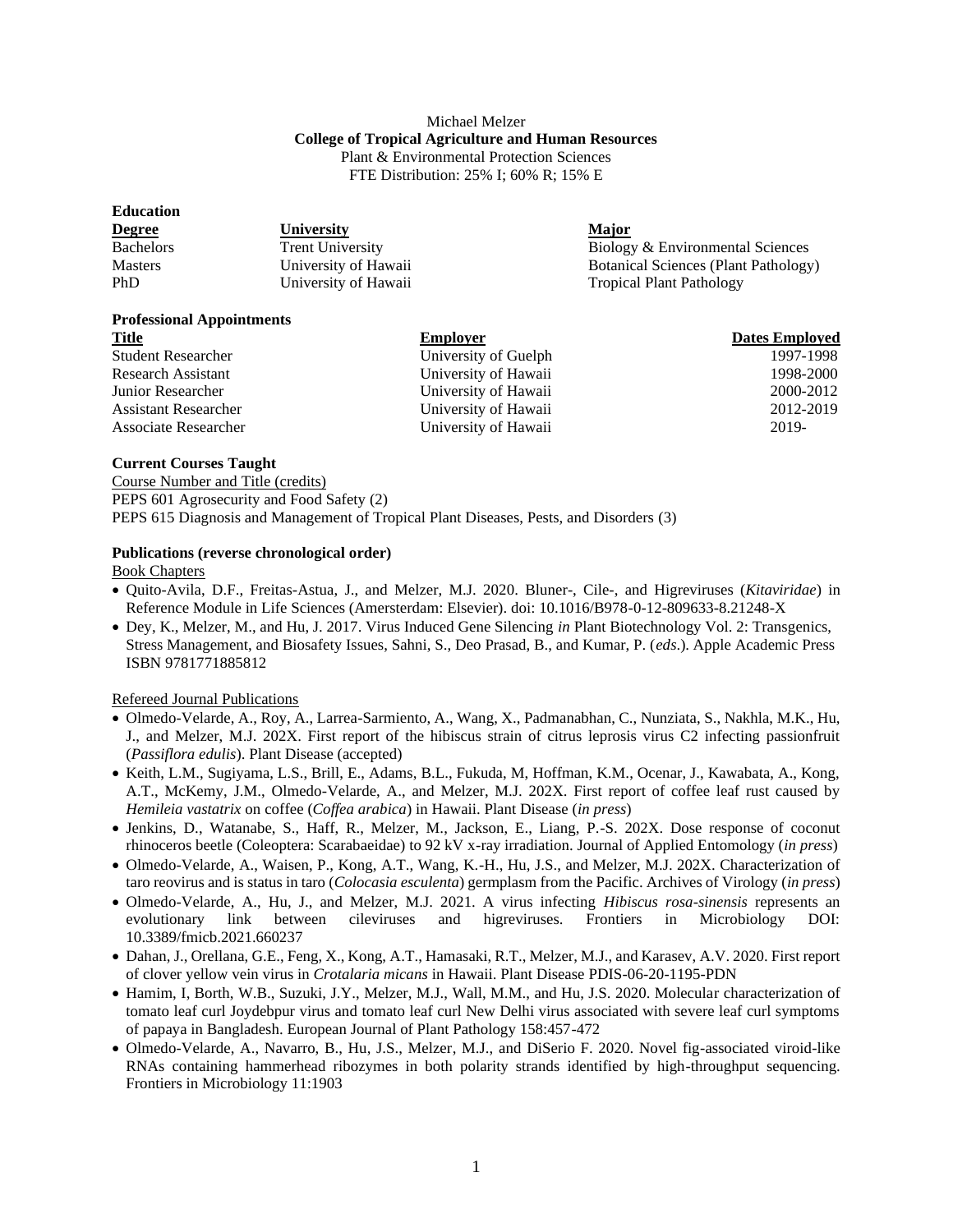- Wang, X., Larrea-Sarmiento, A., Borth, W.B., Barone, R.P., Olmedo Velarde, A., Melzer, M, Suzuki, J., Wall, M.M., and Hu, J. 2020. First report of *Basella alba* naturally infected with basella rugose mosaic virus in Hawaii. Plant Disease\*.<https://doi.org/10.1094/PDIS-06-19-1266-PDN>
- Larrea-Sarmiento, A., Olmedo-Velarde, A., Green, J.C., Al Rwahnih, M., Wang, X., Li, Y-H., Wu, W., Zhang, J., Matsumoto, T.K., Suzuki, J.Y., Wall, M.M., Borth, W., Melzer, M.J., and Hu, J.S. 2020. Identification and complete genomic sequence of a novel sadwavirus discovered in pineapple (Ananas comosus). Archives of Virology\* https://doi.org/10.1007/s00705-020-04592-9
- Fuchs, M., Bar-Joseph, M., Candresse, T., Maree, H.J., Martelli, G.P., Melzer, M.J., Menzel, W., Minafra, A., Sabanadzovic, S., and ICTV Report Consortium. 2020. ICTV Taxonomy Profile: *Closteroviridae*.\* <https://doi.org/10.1099/jgv.0.001397>
- Boluk, G., Dobhal, S., Crockford, A.B., Melzer, M.,Alvarez, A.M., and Arif, M. 2020. Genome-informed recombinase polymerase amplification assay coupled with a lateral flow device for in-field detection of Dickeya species. Plant Disease <https://doi.org/10.1094/PDIS-09-19-1988-RE>
- Dobhal, S., Boluk, G., Babler, B., Stulberg, M.J., Rascoe, J., Nakhla, M.K., Chapman, T.A., Crockford, A.B., Melzer, M.J., Alvarez, A.M., Arif, M. 2020. Comparative genomics reveals signature regions used to develop a robust and sensitive multiplex TaqMan real-time qPCR assay to detect the genus Dickeya and Dickeya dianthicola. Journal of Applied Microbiology 128:1703-1719.
- Larrea-Sarmiento, A., Wang, X., Borth, W.B., Barone, R.P., Olmedo-Velarde, A., Melzer, M.J., Sugano, J.S.K., Galanti. R., Suzuki, J.Y., Wall, M.M., and Hu, J.S. 2020. First Report of Bean Common Mosaic Virus Infecting Flowering Ginger (*Alpinia purpurata*) in Hawaii. Plant Disease<https://doi.org/10.1094/PDIS-06-19-1264-PDN>
- Watanabe, S., Adams, B.-L., Kong, A., Masang, N., Vowell, T., and Melzer, M. 2020. Identification of genes that result in high mortality of coconut rhinoceros beetle (Scarabaeidae: Coleoptera) when targeted using an RNA interference approach: implications for large invasive insects. Annals of the Entomological Society of America (*invited paper; in press*)
- Wang, D., Hamim, I., Borth, W.B., Melzer, M.J., Suzuki, J.Y., Wall, M.M., Matsumoto, T., Sun, G.F., and Hu, J.S. 2019. First report of apple of Peru (*Nicandra physalodes*) infected with pepper mottle virus in Hawaii. Plant Disease <https://doi.org/10.1094/PDIS-06-18-1061-PDN>
- Wang, D., Ocenar, J., Hamim, I., Borth, W.B., Fukuda, M.T., Melzer, M.J., Suzuki, J.Y., Wall, M.M., Matsumoto, T., Sun, G.F., Ko, M., and Hu, J.S. 2019. First report of *Bean yellow mosaic virus* infecting nasturtium (*Tropaeolum majus*) in Hawaii. Plant Disease (*in press*) [doi.org/10.1094/PDIS-06-18-1082-PDN](https://doi.org/10.1094/PDIS-06-18-1082-PDN)
- Wang, D., Boluk, G., Quinto, E.A., Hamim, I., Borth, W.B., Melzer, M.J., Green, J., Suzuki, J.Y., Wall, M.M., Matsumoto, T., Sun, G.F., and Hu, J.S. 2019. First report of Zucchini tigre mosaic virus infecting bitter melon (*Momordica charantia*) in Hawaii. Plant Disease<https://doi.org/10.1094/PDIS-08-18-1391-PDN>
- Olmedo-Velarde, A., Roy, A., Belanger, C.A., Watanabe, S., Hamasaki, R.T., Mavrodieva, V.A., Nakhla, M.K., and Melzer, M.J. 2019. First report of tomato chlorotic dwarf viroid infecting greenhouse tomato in Hawaii. Plant Disease<https://doi.org/10.1094/PDIS-08-18-1401-PDN>
- Olmedo-Velarde, A., Park, A.C., Sugano, J., Uchida, J.Y., Kawate, M., Borth, W.B., Hu, J.S., and Melzer, M.J. 2019. Characterization of ti ringspot-associated virus, a novel emaravirus associated with an emerging ringspot disease of *Cordyline fruticosa* (L.). Plant Diseas[e https://doi.org/10.1094/PDIS-09-18-1513-RE](https://doi.org/10.1094/PDIS-09-18-1513-RE)
- Hamim, I., Borth, W.B., Melzer, M.J., Suzuki, J.Y., Wall, M.M., and Hu, J.S. 2019. Occurrence of tomato leaf curl Bangladesh virus and associated subviral DNA molecules in papaya in Bangladesh: molecular detection and characterization. Archives of Virology 164:1661-1665
- Feng, X., Orellana, G., Green, J., Melzer, M.J., Hu, J.S., and Karasev, A.V. 2019. A new strain of *Bean common mosaic virus* from lima bean (*Phaseolus lunatus*): biological and molecular characterization. Plant Disease <https://doi.org/10.1094/PDIS-08-18-1307-RE>
- Manley, M, Melzer, M., and Spafford, H. 2018. Oviposition preferences and behaviors of wild caught and lab reared coconut rhinoceros beetle, *Oryctes rhinoceros* (Coleoptera:Scarabaeidae), in relation to substrate particle size. Insects doi: 10.3390/insects9040141
- Dey, K.K., Sugikawa, J., Kerr, C., and Melzer, M. J. 2019. Air potato (*Dioscorea bulbifera*) plants displaying viruslilke symptoms are co-infected with a novel potyvirus and a novel ampelovirus. Virus Genes 55:117-121
- Miyasaka, S.C., Motomura-Wages, S., Pulakkatu-Thodi, I., Melzer, M.J., Clark, C.A., LaBonte, D.R., and Villordon, A.Q. 2018. Field performance of tissue-cultured, virus-tested 'Okinawan' sweetpotato and comparison with some promising cultivars in Hawai'i. HortTechnology (*in press*)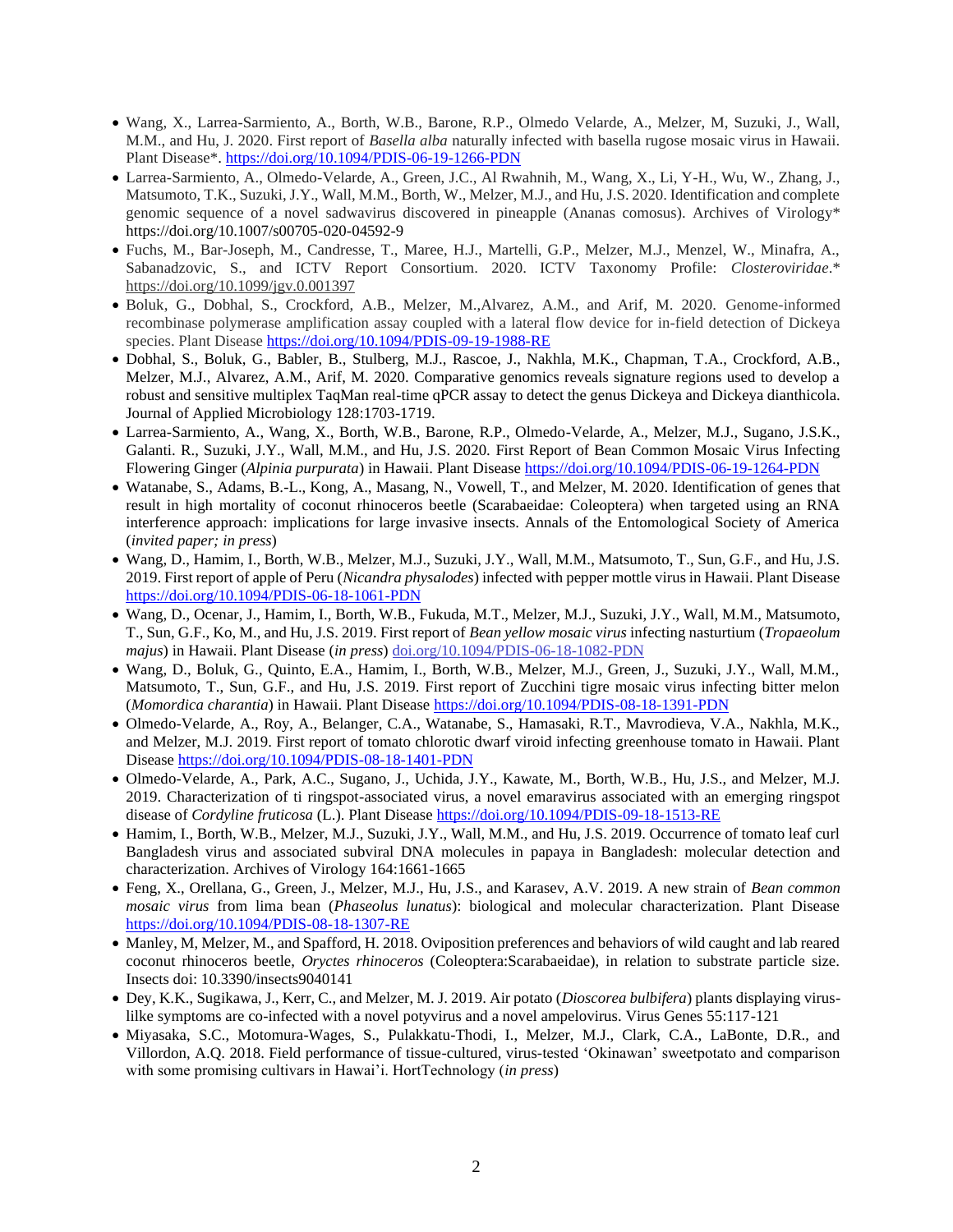- Wang, D, Hamim, I., Borth, W.B., Melzer, M., Sun, G., Hu, J. 2018. First report of *Dasheen mosaic virus* infecting taro (*Colocasia esculenta*) in Bangladesh. Plant Disease (*in press*) [doi.org/10.1094/PDIS-03-18-0442-PDN](https://doi.org/10.1094/PDIS-03-18-0442-PDN)
- Kong, A., Long, M., Arakaki, A., Melzer, M. 2018. First report of Tobacco streak virus infecting sunn hemp (*Crotalaria juncea*) in Hawaii. Plant Disease (*in press*) [doi.org/10.1094/PDIS-04-18-0697-PDN](https://doi.org/10.1094/PDIS-04-18-0697-PDN)
- Atibalentja, N., Fiafia, S.T., Gosai, R.C., and Melzer, M.J. 2018. First report of taro vein chlorosis virus on taro (*Colocasia esculenta*) in the U.S. Territory of American Samoa. Plant Disease 102:828
- Roy, A, Stone, A. L., Melzer, M. J., Hartung, J. S., Mavrodieva, V., Nakhla, M. K., Brlansky, R. H., and Schneider, W. L. 2018. First report of Cilevirus associated with green ringspot on senescent hibiscus leaves in Tampa, Florida. Plant Disease 102:1181
- Dey, K.K., Melzer, M.J., Xiaoan, S., and Adkins, S. 2018. First report of *Tuberose mild mottle virus* infecting tuberose (*Polianthes tuberosa*) in the USA. Plant Disease 102:461
- Dey, K., Melzer, M., Sun, X., and Adkins, S. 2017. *Tomato chlorotic spot virus* identified in *Marsdenia floribunda* in Florida. Plant Health Progress 18:144-145
- Dey, K.K., Leite, M., Hu, J.S., Jordan, R., and Melzer, M.J. 2018. Detection of Jasmine virus H and characterization of a second pelarspovirus infecting star jasmine (*Jasminum multiflorum*) and angelwing jasmine (*J. nitidum*) plants displaying virus-like symptoms. Archives of Virology (*in press*) DOI :10.1007/s00705-018-3947-y
- Roy, A, Stone, A. L., Melzer, M. J., Shao, J., Hartung, J. S., Mavrodieva, V., Nakhla, M. K., Brlansky, R. H., and Schneider, W. L. 2018. Complete nucleotide sequence of a hibiscus infecting cilevirus Florida isolate and its relationship with closely associated cileviruses. Genome Announcements doi: 10.1128/genomeA.01521-17
- Wang, Y., Borth, W., Green, J., Hamim, I., Cao, K., Hu, J., and Melzer, M. 2017. Genome characterization and distribution of Taro bacilliform CH virus on taro in Hawaii, USA. European Journal of Plant Pathology https://doi.org/10.1007/s10658-017-1353-z
- Wang, Y., Wu, B., Borth, W., Hamim, I., Green, J., Melzer, M., Hu, J. 2017. Molecular characterization and distribution of two strains of Dasheen mosaic virus on taro in Hawaii, USA. Plant Disease 1980-1989
- Hamim, I., Green, J.C., Borth, W.B., Melzer, M.J. Wang, Y.N., and Hu, J.S. 2017. First report of *Banana bunchy top virus* in *Heliconia* spp. on Hawaii. Plant Disease 101:2153
- Wang, Y.N., Hu, J.S., Borth, W.B., Hamim, I., Green, J.C., and Melzer, M.J. 2017. First report of taro bacilliform CH virus (TaBCHV) on taro (*Colocasia esculenta*) in Hawaii, USA. Plant Disease 101:1334
- Green, K.J., Chikh-Ali, M., Hamasaki, R, Melzer, M.J., and Karasev, A.V. 2017. *Potato virus Y* (PVY) isolates from *Physalis peruviana* are unable to systemically infect potato or pepper and form a distinct new lineage within the PVY<sup>C</sup> strain group. Phytopatholog[y 1433-1439](https://doi.org/10.1094/PHYTO-04-17-0147-R)
- Watanabe, S., and Melzer, M.J. 2017. A multiplex PCR assay for differentiating coconut rhinoceros beetle (*Oryctes rhinoceros*) from oriental flower beetle (*Protaetia orientalis*) in early life stages and excrement. Journal of Economic Entomology 110:678-682
- Zhang, J., Dey, K., Lin, B., Borth, W.B., Melzer, M.J., Sether, D., Wang, Y., Wang, I.-C., Shen, H., Pu, X., Sun, D, and Hu, J.S. 2017. Characterization of *Canna yellow mottle virus* in a new host, *Alpinia purpurata*, in Hawaii. Phytopathology 107:791
- Moore, A., Quitugua, R., Iriarte, A., Melzer, M., Watanabe, S., Cheng, Z., and Barnes, J.M. 2016. Movement of packaged soil products as a dispersal pathway for coconut rhinoceros beetle, *Oryctes rhinoceros* (Coleoptera:Scarabaeidae) and other invasive species. Proceedings of the Hawaiian Entomological Society 48:21
- Chikh-Ali, M., Vander Pol, D., Nikolaeva, O.V., Melzer, M.J., and Karasev, A.V. 2016. Biological and molecular characterization of a tomato isolate of Potato virus Y (PVY) from the PVY<sup>C</sup> lineage. Archives of Virology 161:3561-3566
- Watanabe, S., Ruschel, R., Marrero, G., Sether, D., Borth, W., Hu, J., and Melzer, M. 2016. A distinct lineage of *Watermelon mosaic virus* naturally infects honohono orchid (*Dendrobium anosmum*) and passionfruit (*Passiflora edulis*) in Hawaii. New Disease Reports 34:13
- Zhang, J., Borth, W.B., Lin, B., Dey, K.K., Melzer, M.J., Shen, H., Pu, X., Sun, D., and Hu, J.S. 2016. Deep sequencing of banana bract mosaic virus from flowering ginger (*Alpinia purpurata*) and development of an immunocapture RT-LAMP detection assay. Archives of Virology 161:1783-1795
- Roy, A, Hartung, JS, Schneider, WL, Shao, J, Leon, MG, Melzer, MJ, Beard, JJ, Otero-Colina, G, Bauchan, GR, Ochoa, R, Brlansky, RH. 2015. Role bending: complex relationships between viruses, hosts and vectors related to citrus leprosis, an emerging disease. Phytopathology 1013-1025
- Dey, KK, Borth, WB, Melzer, MJ, Hu, JS. 2015. Application of circular polymerase extension cloning to generate infectious clones of a plant virus. Journal of Applied Biotechnology 3:34-44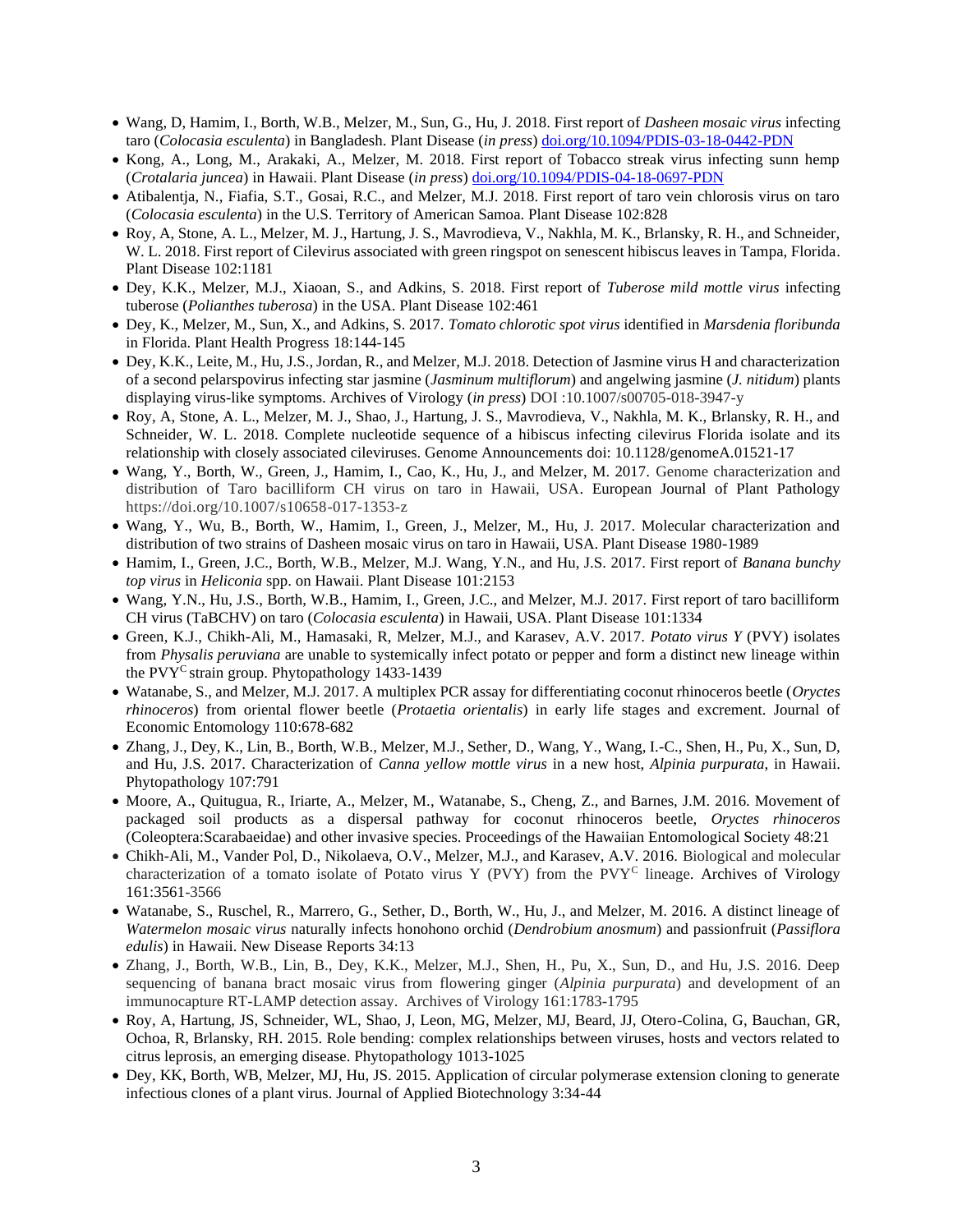- Dey, K, Borth, W, Melzer, M, Wang, ML, Hu JS. 2015. Analysis of Pineapple mealybug wilt associated virus -1 and -2 for potential RNA silencing suppressors and pathogenicity factors. Viruses 7:969-995
- Long, MH, Ayin, C, Li, R, Hu, JS, Melzer, MJ. 2014. First report of taro vein chlorosis virus infecting taro [Colocasia esculenta (L.) Schott] in the United States of America. Plant Disease 98:1160
- Melzer, MJ, Shimabukuro, J, Long, M, Nelson, SC, Alvarez, AM, Borth, WB, Hu, JS. 2014. First report of Capsicum chlorosis virus infecting waxflower (*Hoya* sp.) in the United States of America. Plant Disease 98:571
- Melzer, MJ, Simbajon, N, Carillo, J, Borth, WB, Freitas-Astua, J, Kitajima, EW, Neupane, KR, Hu, JS. 2013. A cilevirus infects ornamental hibiscus in Hawaii. Archives of Virology 158:2421-2424
- Melzer, M, Ayin, C, Sugano, J, Uchida, J, Kawate, M, Borth, W, Hu, J. 2013. Differentiation and distribution of Cordyline viruses 1-4 in Hawaiian ti plants (*Cordyline fruticosa* L.). Viruses 5:1655-1663
- Melzer, MJ, Sugano, JS, Uchida, JY, Kawate, MK, Borth, WB, Sether, DM, Hu, JS. 2013. Molecular characterization of closteroviruses infecting *Cordyline fruticosa* (L.) in Hawaii. Frontiers in Microbiology 4:39 (doi: 10.3389/fmicb.2013.00039)
- Sether, DM, Melzer, MJ, Borth, WB, and Hu, JS. 2012. Pineapple bacilliform CO virus: diversity, detection, distribution, and transmission. Plant Disease 96:1798-1804
- Melzer, MJ, Sether, DM, Borth, WB, Hu, JS. 2012. Characterization of a new virus infecting *Citrus volkameriana* (Ten. & Pasq.) with citrus leprosis-like symptoms. Phytopathology 102:122-127
- Dey, KK, Lin, H, Borth, WB, Melzer, MJ, Hu, JS. 2012. A highly sensitive single-tube nested PCR assay for the detection of Pineapple mealybug wilt associated virus-2 (PMWaV-2). Journal of Virological Methods 183:215-218
- Melzer. MJ, Sugano, JS, Cabanas, D, Dey, K, Kandouh, B, Mauro, D, Rushanaedy, I, Srivastava, S, Watanabe, S, Borth, WB, Tripathi, S, Matsumoto, T, Keith, L, Gonsalves, D, Hu, JS. 2012. First report of *Pepper mottle virus* infecting tomato in Hawaii. Plant Disease 96:917
- Martelli, GP, Abou Ghanem-Sabanadzovic, N, Agranovsky, AA, Al Rwahnih, M, Dolja, VV, Dovas, CI, Fuchs, M, Gugerli, P, Hu, JS, Jelkmann, W, Katis, NI, Maliogka, VI, Melzer, MJ, Menzel, W, Rott, ME, Rowhani, A, Sabanadzovic, S, Saldarelli, P. 2012. Taxonomic revision of the family *Closteroviridae* with special reference to the grapevine leafroll associated members of the genus *Ampelovirus* and the putative species unassigned to the family. Journal of Plant Pathology doi:10.4454/jpp.fa.2012.022
- Melzer, MJ, Sether, DM, Borth, WB, Mersino, EF, Hu, JS. 2011. An assemblage of closteroviruses infects Hawaiian ti (*Cordyline fruticosa* L.). Virus Genes 42:254-260
- Ma, H, Song, C, Borth, W, Sether, D, Melzer, M, Hu, J. 2011. Modified expression of alternative oxidase in transgenic tomato and petunia affects the level of tomato spotted wilt virus resistance. BMC Biotechnology 11:96
- Melzer, MJ, Borth, WB, Sether, DM, Ferreira, S, Gonsalves, D, Hu, JS. 2010. Genetic diversity and evidence for recent modular recombination in Hawaiian *Citrus tristeza virus*. Virus Genes 40:111-118
- Melzer, MJ, Ogata, D, Fukuda, SK, Shimabuku, R, Borth, WB, Sether, DM, Hu, JS. 2010. First report of *Tomato yellow leaf curl virus* infecting tomato in Hawaii. Plant Disease 94:641
- Wang, I-C, Sether, DM, Melzer, MJ, Borth, WB, Hu, JS. 2010. First report of *Banana bract mosaic virus* in flowering ginger in Hawaii. Plant Disease 94:921
- Sether, DM, Borth, WB, Shimabuku, RS, Pappu, HR, Melzer, MJ, Hu, JS. 2010. First report of Iris yellow spot virus in onion in Hawaii. Plant Disease 94:1508
- Sether, DM, Borth, WB, Melzer, MJ, Hu, JS. 2010. Spatial and temporal incidences of Pineapple mealybug wilt associated viruses in pineapple planting blocks. Plant Disease 94:196-200
- Hu, JS, Sether, DM, Melzer, MJ, Subere, CV, Cheah, K, Chen, Y, Qi L, Borth, W, Wang, I.C, Nagai, C, and Wang, ML. 2009. Characterization and management of pineapple mealybug wilt associated viruses. Acta Horticulturae 822:185-190
- Sether, DM, Melzer, MJ, Borth, WB, and Hu, JS. 2009. Genome organization and phylogenetic relationship of Pineapple mealybug wilt associated virus-3 with family *Closteroviridae* members. Virus Genes 38:414-420
- Melzer, MJ, Sether, DM, Karasev, AV, Borth, W, and Hu, JS. 2008. Complete nucleotide sequence and genome organization of Pineapple mealybug wilt-associated virus-1. Archives of Virology 153:707-714
- Perez, EP, Sether, DM, Melzer, MJ, Busto, JL, Nagai, C, and Hu, JS. 2006. Characterization and control of pineapple mealybug wilt associated *Ampeloviruses*. Acta Horticulturae 702:23-27
- Melzer, MJ, Borth, WB, Zee, F, Hilf, ME, Garnsey, SM, and Hu, JS. 2005. Incidence, distribution, and diversity of *Citrus tristeza virus* in the Hawaiian Islands. Pages 179-186 in: Proceedings of the 16th IOCV Conference, Hilf, M.E.,
- Duran-Vila, N., and Rocha-Peña (eds.). IOCV/University of California, USA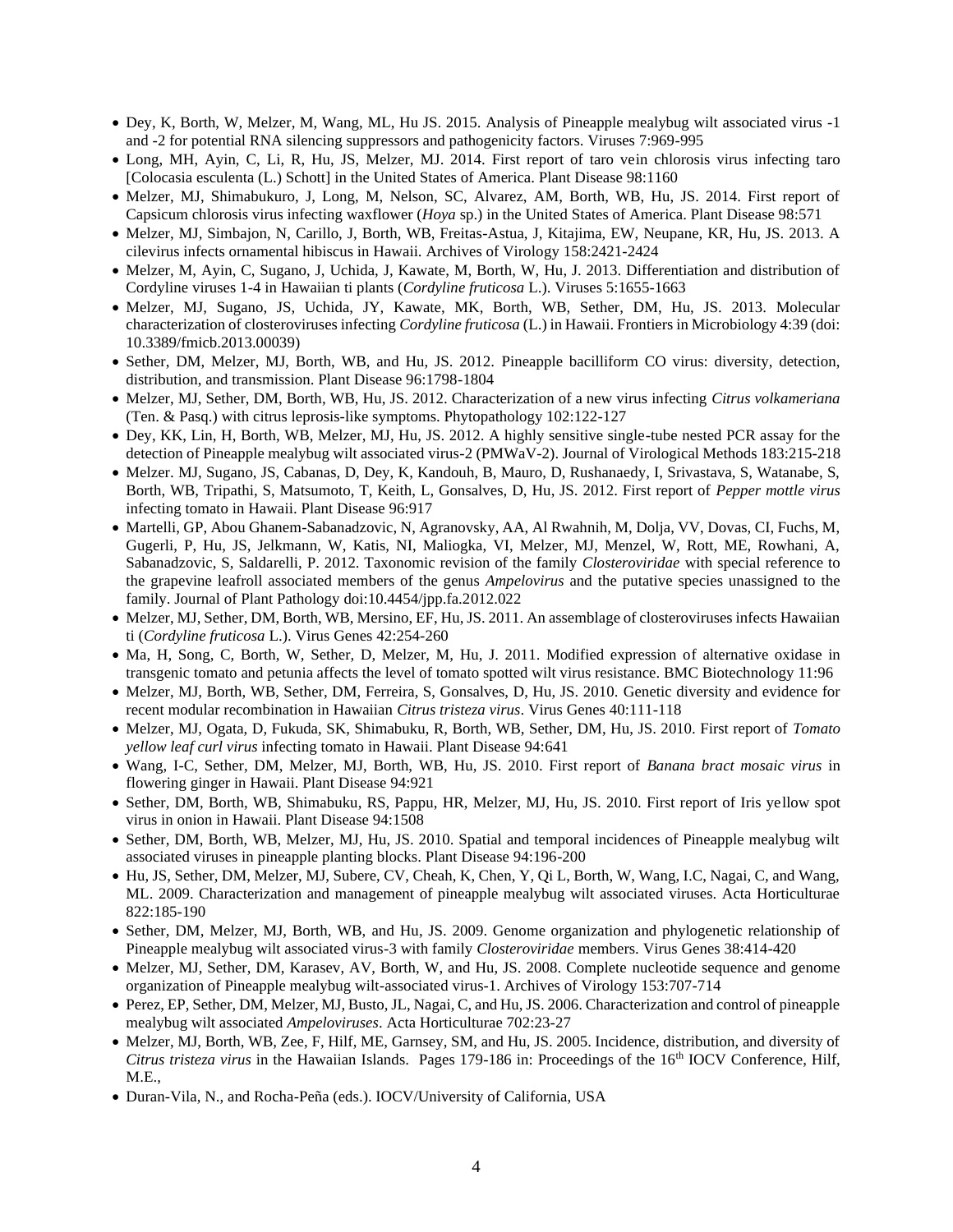- Sether, DM, Melzer, MJ, Busto, J, Zee, F, and Hu, JS. 2005. Diversity and mealybug transmissibility of ampeloviruses in pineapple. Plant Disease 89:450-456
- Mauch, H, Melzer, M, Hu, JS. 2003. Genetic algorithm approach for the closest string problem. Proceedings of the 2003 IEEE. DOI: 10.1109/CSB.2003.1227407
- Melzer, MJ, Karasev, AV, Sether, DM, and Hu, JS. 2001. Nucleotide sequence, genome organization, and phylogenetic analysis of pineapple mealybug wilt-associated virus-2. Journal of General Virology 82:1-7
- Bidochka, MJ, and Melzer, MJ. 2000. Genetic polymorphisms in three subtilisin-like protease isoforms (Pr1A, Pr1B, and Pr1C) from *Metarhizium* strains. Canadian Journal of Microbiology 46:1138-1144
- Bidochka, MJ, Melzer, MJ, Lavender, TM, and Kamp, AM. 2000. Genetically related isolates of the entomopathogenic fungus *Metarhizium anisopliae* harbour homologous dsRNA viruses. Mycological Research 1094-1097
- Melzer, MJ, and Bidochka, MJ. 1998. Diversity of double-stranded RNA viruses within populations of entomopathogenic fungi and potential implications for fungal growth and virulence. Mycologia 90:586-594
- Melzer, MJ, and Boland, GJ. 1998. Evaluation of *Trichoderma harzianum* treatments for dollar spot suppression. Biological and Cultural Tests for Control of Plant Diseases 13:141

#### Extension Publications

- Olmedo-Velarde, A., Hamasaki, R.T., Bushe, B., and Melzer, M.J. 2017. Tomato chlorotic dwarf viroid. College of Tropical Agriculture and Human Resources PD-113
- Melzer, M.J., Sether, D.M., Hu, J.S., and Alvarez, A.M. 2017. Citrus huanglongbing. College of Tropical Agriculture and Human Resources PD-112
- Long, M.H, Gosai, R. C., and Melzer, M. J. 2016. Taro vein chlorosis. College of Tropical Agriculture and Human Resources PD-111
- Hamasaki, R.T., Motomura, S.A., Melzer, M.J., and Bushe, B.C. 2015. Potato virus Y: A pathogen associated with an emerging disease of poha in Hawaii. College of Tropical Agriculture and Human Resources PD-109
- Komata, J, Melzer, M, and Nelson, S. 2014. Zucchini yellow mosaic. College of Tropical Agriculture and Human Resources Cooperative Extension Services publication PD-104
- Dragich, M, Melzer, M., and Nelson, S. 2014. Cucumber mosaic virus in Hawaii. College of Tropical Agriculture and Human Resources Cooperative Extension Services publication PD-101
- Uyeda, J, Sugano, J, Chou, MY, Fukuda, S, Uchida, J, Melzer, M, Tsuda, D, Wang, KH, Kawate, M. 2012. Major basil pests in Hawaii: three economically important basil pests as of 2012. College of Tropical Agriculture and Human Resources Cooperative Extension Services publication PD-92
- Melzer, MJ, Tripathi, S, Matsumoto, T, Keith, L, Sugano, J, Borth, WB, Wieczorek, A, Gonsalves, D, Hu, JS. 2012. Tomato spotted wilt. College of Tropical Agriculture and Human Resources Cooperative Extension Services publication PD-81
- Nelson, SC, Melzer, MJ, and Hu, JS. 2011. Citrus tristeza virus in Hawaii. College of Tropical Agriculture and Human Resources Cooperative Extension Services publication PD-77
- Sugano, J, Melzer, M, Pant, A, Radovich, T, Fukuda, S, Migita, S, Uyeda, J. 2011. Field evaluations of tomato yellow leaf curl virus-resistant varieties for commercial production. College of Tropical Agriculture and Human Resources Cooperative Extension Services publication PD-78
- Melzer, MJ, Ogata, DY, Fukuda, SK, Shimabuku, R, Borth, WB, Sether, DM, Hu, JS. 2009. Tomato yellow leaf curl. College of Tropical Agriculture and Human Resources Cooperative Extension Services publication PD-70
- Vidalakis, G, da Graca, JV, Dixon, WN, Ferrin, D, Kesinger, M, Krueger, RR, Lee, RF, Melzer, MJ, Olive, J, Polek, M, Sieburth, PJ, Williams, LL, Wright, GC. 2010. Citrus quarantine, sanitary, and certification programs in the USA. California Citrograph 1(4):27-39

### Creative Works (i.e., Extension Videos, Websites, Blogs, Creative Designs and Exhibitions, etc.)

• Melzer, M., Freitas-Astua, J., Kitajima, E., Verle Rodrigues, J.C., Roy, A., and Wei, G. 2018. Taxonomic proposal 2018.002P: Creation of *Kitaviridae*, a new RNA virus family. International Committee on the Taxonomy of Viruses

<sup>•</sup> www.crbhawaii.org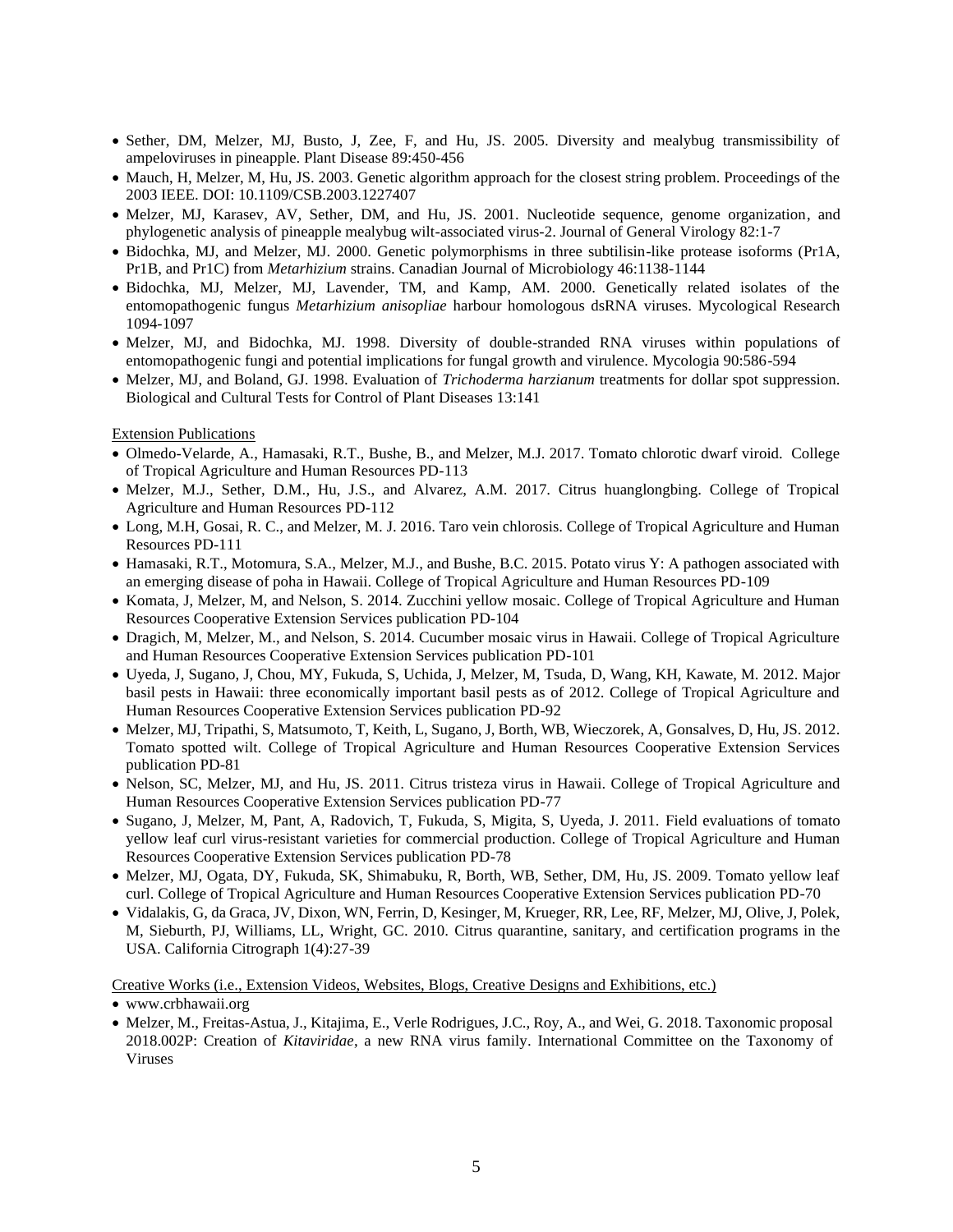- Fuchs, M., Agranovsky, A.A., Bar-Joseph, M., Candresse, T., Dolja, V., Livieratos, I., Martelli, G.P., Maree, H., Melzer, M.J., Menzel, W., Minafra, A., and Sabanadzovic, S. 2017. Taxonomic proposal 2017.018P: One new species in the family *Closteroviridae*. International Committee on the Taxonomy of Viruses
- Fuchs, M., Agranovsky, A.A., Bar-Joseph, M., Candresse, T., Dolja, V., Livieratos, I., Martelli, G.P., Maree, H., Melzer, M.J., Menzel, W., Minafra, A., and Sabanadzovic, S. 2017. Taxonomic proposal 2017.016-P: Adoption of non-Latinized binomial format for naming recognized species in the four genera of the family *Closteroviridae*. International Committee on the Taxonomy of Viruses
- Melzer, M., Freitas-Astua, J., Kitajima, E., Verle Rodrigues, J.C., Roy, A., and Wei, G. 2016. Taxonomic proposal 2016.011a-dP: 1 new species in the new genus Blunervirus. International Committee on the Taxonomy of Viruses
- Melzer, M., Freitas-Astua, J., Kitajima, E., Verle Rodrigues, J.C., Roy, A., and Wei, G. 2016. Taxonomic proposal 2016.010aP: 1 new species in the genus *Cilevirus.* International Committee on the Taxonomy of Viruses
- Fuchs, M., Agranovsky, A.A., Bar-Joseph, M., Candresse, T., Dolja, V., Livieratos, I., Martelli, G.P., Maree, H., Melzer, M.J., Menzel, W., Minafra, A., and Sabanadzovic, S. Taxonomic proposal 2016.009a-dP: 5 new species in the family *Closteroviridae*. International Committee on the Taxonomy of Viruses
- Fuchs, M., Agranovsky, A.A., Bar-Joseph, M., Candresse, T., Dolja, V., Livieratos, I., Martelli, G.P., Maree, H., Melzer, M.J., Menzel, W., Minafra, A., and Sabanadzovic, S. Taxonomic proposal 2015.024a-cP: 5 new species in the family *Closteroviridae*. International Committee on the Taxonomy of Viruses

Current Leadership Roles (Committees, Boards, Advisory, etc.)

- Chair, Family *Kitaviridae* Study Group, International Committee on Taxonomy of Viruses
- Co-Chair, Hawaii Invasive Species Committee Prevention/Early Detection & Rapid Response Working Group
- Member, International Organization of Citrus Virologists
- Reviewer for: Plant Disease (55 manuscripts), Journal of Citrus Pathology (5 manuscripts), Archives of Virology (4 manuscripts), European Journal of Plant Pathology (3 manuscripts), Journal of Phytopathology (3 manuscripts), Phytopathology (2 manuscripts), Journal of Virological Methods (2 manuscripts), Australasian Plant Disease Notes (1 manuscript), Journal of Economic Entomology (1 manuscript), Journal for Plant Diseases and Plant Protection (1 manuscript), Journal of Plant Pathology (1 manuscript), Plant Pathology (1 manuscript), and Virology (1 manuscript)
- Steering Committee Member, Coordinating Group on Alien Pest Species
- Treasurer, Gamma Sigma Delta, The Honor Society of Agriculture

#### **Graduate Students**

| Category                            | <b>Current Number of Students</b> | Number Graduated (Career) |
|-------------------------------------|-----------------------------------|---------------------------|
| <i>Chair</i> of Master's Committees |                                   |                           |
| <i>Chair</i> of PhD Committees      |                                   |                           |
| Member of Master's Committees       |                                   |                           |
| Member of PhD Committees            |                                   |                           |

## **Grant Support (PI Listed First)**

- Melzer, M.J. 2021-2022. The NCPN University of Hawaii. USDA-APHIS-PPQ National Clean Plant Network, \$17,261
- Melzer, M.J. 2021-2022. Agrosecurity Lab Infrastructure. USDA-APHIS-PPQ Cooperative Agricultural Pest Survey – Infrastructure, \$99,430
- Melzer, M.J. and Olmedo Velarde, A. 2021-2022. Survey for citrus leprosis and citrus fruit borer in Hawaii. \$30,733
- Melzer, M.J. 2021-2022. Hawaii bundled survey. USDA-APHIS-PPQ Cooperative Agricultural Pest Survey. \$63,652
- Melzer, M.J. 2021-2022. WPDN Agrosecurity Lab. USDA-NIFA (subaward from UC-Davis), \$25,000
- Melzer, M.J. 2021-2022. University of Hawaii's Huanglongbing Diagnostic Lab and survey. USDA-APHIS-PPQ Citrus Health, \$29,118
- Melzer, M.J., Cheng, Z., and Jenkins, D.M. 2021-2022. Response to coconut rhinoceros beetle in Hawaii. USDA-APHIS-PPQ Plant Protection Act 7721, \$2,530,282
- Melzer, M.J. 2021-2022. Canine detection of coconut rhinoceros beetle in Hawaii. USDA-APHIS-PPQ Plant Protection Act 7721, \$329,718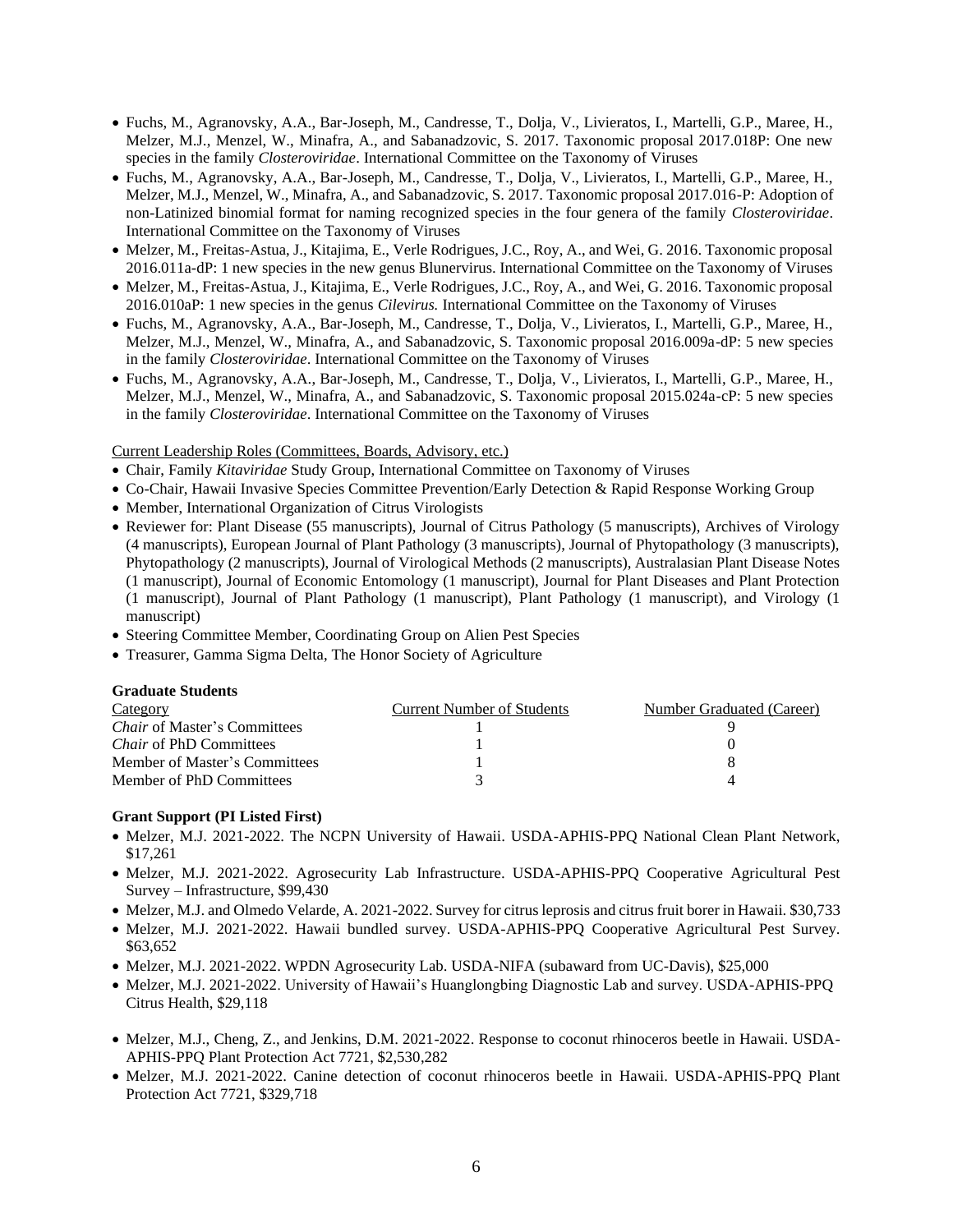- Melzer, M.J. Friday, J.B., and Martin, C. 2021-2022. Rapid Ohia Death (ROD) Supplemental Request: ROD prevention outreach & diagnostics. Hauoli Mau Loa Foundation, \$100,000
- Melzer, M.J. and Olmedo-Velarde. 2021. Plant disease prevention capacity. Hauoli Mau Loa Foundation, \$30,000
- Melzer, M.J. 2017-2020. C-GAPS Biosecurity Graduate Assistant. Hauoli Mau Loa Foundation, \$37,804 (PI transfer from J. Leary)
- Melzer, M.J. 2019-2021. Survey for mango sudden decline and mango fruit rot in Hawaii. USDA-APHIS-PPQ Cooperative Agricultural Pest Survey, \$38,442 (PI transfer from J. Uchida)
- Melzer, M.J., Friday, J.B., and Martin, C. 2020-2021. Coordinating Group on Alien Pest Species Rapid Ohia Death. Hauoli Mau Loa Foundation, \$100,000
- Melzer, M.J. 2020-2021. Core support for the Rapid `Ōhi`a Death (ROD) Statewide Outreach Specialist/Coordinator. DLNR Division of Forestry and Wildlife, \$55,000
- Melzer, M.J. 2020-2021. Hawaii combined surveys. USDA-APHIS-PPQ Cooperative Agricultural Pest Survey, \$52,000
- Melzer, M.J. 2020-2021. The clean plant network in Hawaii. USDA-APHIS-PPQ National Clean Plant Network. \$20,000
- Melzer, M.J. 2020-2021. Canine detection of coconut rhinoceros beetle in Hawaii. USDA-APHIS-PPQ Plant Protection Act 7721, \$420,757
- Melzer, M.J. and Cheng, Z. 2020-2021. Response to coconut rhinoceros beetle in Hawaii. USDA-APHIS-PPQ Plant Protection Act 7721, \$1,999,224
- Melzer, M.J. 2019-2020. Statewide corn pest and pathogen survey in Hawaii. USDA-APHIS-PPQ Cooperative Agricultural Pest Survey, \$55,963
- Melzer, M.J. 2019-2020. University of Hawaii's Huanglongbing Diagnostic Lab and survey. USDA-APHIS-PPQ Citrus Health, \$29,118
- Melzer, M.J. and Cheng, Z. 2019-2020. Monitoring coconut rhinoceros beetle (CRB) at Joint Base Pearl Harbor-Hickham (JBPHH). USDOD-ACoE-CW \$542,124
- Melzer M.J., Friday, J.B., and Martin, C. 2019. Rapid `Ōhi`a Death (ROD) Supplemental Request: Addressing ROD Movement. Hauoli Mau Loa Foundation, \$100,000
- Melzer, M.J. and Martin, C. 2019. Core support for the Rapid `Ōhi`a Death (ROD) Statewide Outreach Specialist/Coordinator & Statewide Initiatives. Hawaii Department of Land and Natural Resources, \$110,200
- Melzer, M.J. 2019. Suitcase lab for detection of *Ceratocystis* species in *Metrosideros polymorpha.* Hawaii Department of Land and Natural Resources, \$25,998
- Melzer, M.J. 2019-2020. Hawaii's Clean Plant Network Sweetpotato and Citrus. USDA-APHIS-PPQ-National Clean Plant Network, \$56,749
- Melzer, M.J., Oishi, D., and Cheng, Z. 2019-2020. Response to coconut rhinoceros beetle in Hawaii. USDA-APHIS-PPQ Farm Bill, \$1,300,000
- Melzer, M.J., and Cheng, Z. 2019-2020. Canine detection of coconut rhinoceros beetle in Hawaii. USDA-APHIS-PPQ Farm Bill, \$242,385
- Melzer, M.J., Jenkins, D., and Cheng, Z. 2019-2020. Development and implementation of genetic and physical management approaches for coconut rhinoceros beetle. USDA-APHIS-PPQ Farm Bill, \$260,815
- Melzer, M.J. 2018-2019. Western Plant Diagnostic Network. USDA-NIFA (subaward from UC-Davis), \$35,805
- Melzer, M.J., Jenkins, D.M., and Cheng, Z. 2018-2019. Detection and response to coconut rhinoceros beetle. Hawaii Invasive Species Council, \$100,000
- Melzer, MJ. 2018-2019. University of Hawaii's Huanglongbing Diagnostic Lab and survey. USDA-APHIS-PPQ Citrus Health, \$75,868
- Melzer, M. 2018-2019. Survey for *Candidatus* Phytoplasma australiense and other papaya pathogens in Hawaii. USDA-APHIS-PPQ Cooperative Agricultural Pest Survey \$34,489
- Melzer, MJ, Cheng, Z., Watanabe, S, and Kitalong, C. 2018-2019. Management approaches for coconut rhinoceros beetle. USDA-APHIS-PPQ Farm Bill, \$75,000
- Melzer, M.J. 2018-2019. Hawaii sweetpotato clean plant program. USDA-APHIS-PPQ National Clean Plant Network, \$43,967
- Melzer, MJ, Cheng, Z, and Oishi, D. 2018-2019. Response to coconut rhinoceros beetle in Hawaii. USDA-APHIS-PPQ Farm Bill, \$1,682,513
- Cheng, Z., and Melzer, M. 2018-2020. Biological and chemical control of oriental flower beetle, *Protaetia orientalis*. CTAHR Supplemental Funding, \$80,000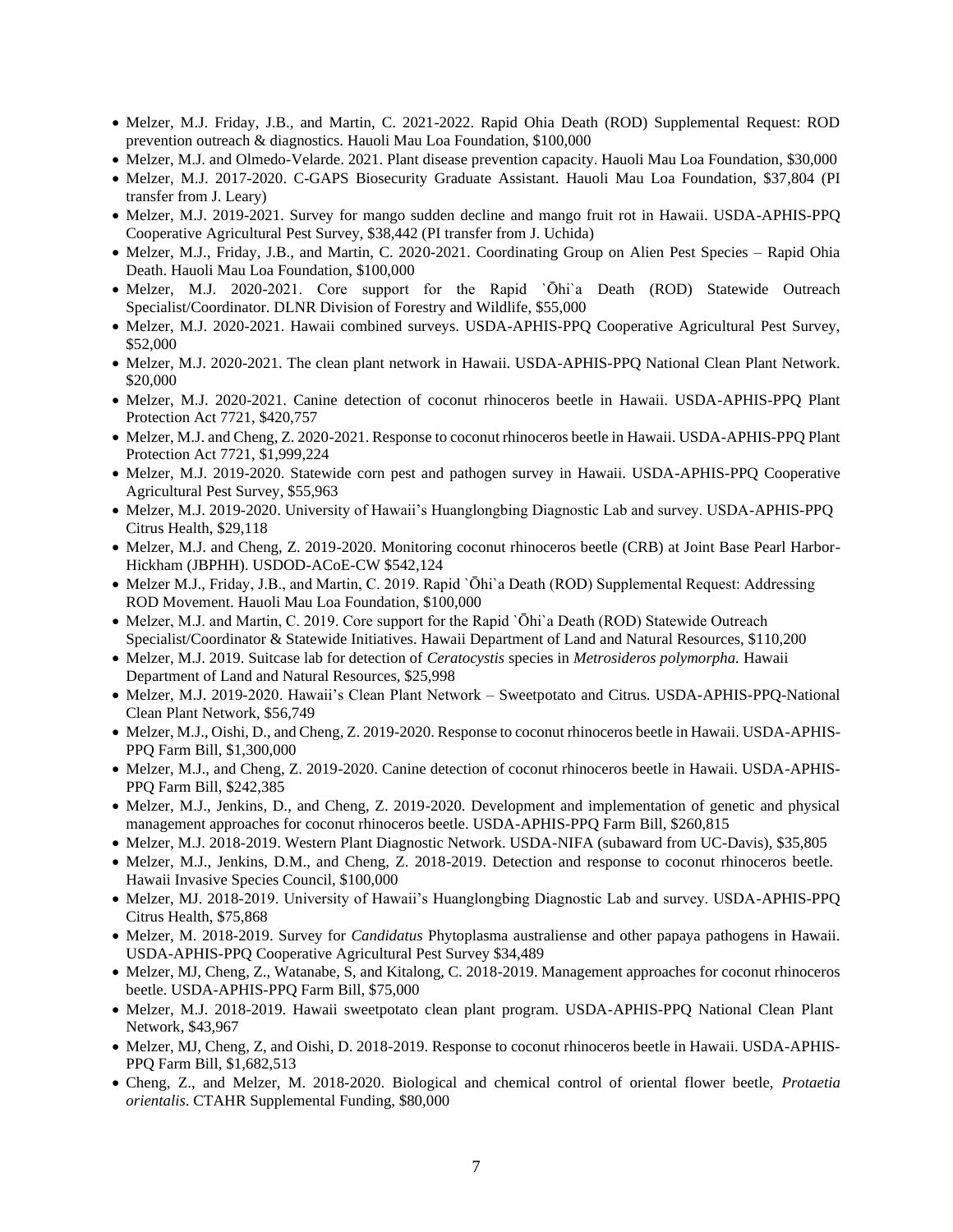- Cheng, Z, and Melzer, M. 2018-2019. Biological and chemical control of coconut rhinoceros beetle in Hawaii. USDA-APHIS-PPQ Farm Bill, \$46,312
- Arif, M, and Melzer, M. 2018-2019. Survey of Solanaceous vegetable crops for *Ralstonia solanacearum* r3 b2, *Candidatus* Phytoplasma australiense in Hawaii. USDA-APHIS-PPQ Farm Bill, \$53,000
- Melzer, M., and Martin, C. 2018-2019. Core support for the rapid ohia death (ROD) statewide outreach specialist/coordinator. Hawaii Department of Land and Natural Resources, \$100,000
- Melzer, M.J., Cheng, Z., and Jenkins, D. 2018-2019. Management of coconut rhinoceros beetle in Hawaii. Hawaii Invasive Species Council, \$100,000
- Cheng, Z., and Melzer, M.J. 2018. Integrated pest management of coconut rhinoceros beetle in Hawaii. Hawaii Invasive Species Council, \$17,771
- Melzer, MJ. 2017-2018. Western Plant Diagnostic Network. USDA-NIFA (subaward from UC-Davis), \$30,800
- Melzer, M.J. 2017-2018. The clean plant network in Hawaii. USDA-APHIS-PPQ National Clean Plant Network, \$37,780
- Melzer, M., Hu, J, and Amore, T. 2017-2019. Development, maintenance, and evaluation of pathogen-free tropical crop germplasm. CTAHR Supplemental Funding, \$60,000
- Melzer, M.J. 2017-2018. University of Hawaii's Huanglongbing Diagnostic Lab and survey. USDA-APHIS-PPQ Citrus Health, \$29,118
- Melzer, M.J. 2017-2019. CGAPS Biosecurity Graduate Research. Hauoli Mau Loa Foundation, \$56,000 (assumed PI duties from Dr. James Leary in 2019)
- Melzer, M.J. 2017-2018. Surveillance of citrus pests and pathogens in Hawaii. USDA-APHIS-PPQ Cooperative Agricultural Pest Survey, \$35,441
- Amore, T., Baldos, O., Manshardt, R., Melzer, M., Miyasaka, S., Nazario-Leary, C., Sewake, K., and Uchida, J. 2017-2020. Increasing Hawaii's Agriculture Production through Research, Importation, Evaluation, Propagation, and Distribution of New Germplasm. Hawaii Department of Agriculture \$493,489
- Melzer, M.J., and Cheng, Z. 2017-2018. Response to coconut rhinoceros beetle and other palm pests in Hawaii. Hawaii Invasive Species Council, \$258,200
- Cheng, Z, and Melzer. M. 2017-2018. Chemical and biological control of coconut rhinoceros beetle in Hawaii. Hawaii Invasive Species Council, \$41,800
- Melzer, M.J., Cheng, Z., Oishi, D.E., Blas, A., Atibalentja, N., and Gurr, I. 2017-2018. Palm health survey in the American Pacific. USDA-APHIS-PPQ Farm Bill, \$148,000
- Melzer, M.J., and Cheng, Z. 2017-2018. Response to coconut rhinoceros beetle in Hawaii. USDA-APHIS-PPQ Farm Bill, \$1,225,000
- Melzer, M.J. 2016-2017. Western Plant Diagnostic Network. USDA-NIFA (subaward from UC-Davis), \$28,105
- Melzer, M.J. 2016-2017. The sweet potato clean plant network in Hawaii. USDA-APHIS-PPQ National Clean Plant Network, \$38,269
- Melzer, M.J., and Cheng, Z. 2016-2017. Survey and detection for *Metamasius hemipterus* in Hawaii. USDA-APHIS-PPQ Farm Bill, \$130,107
- Melzer, M.J., and Cheng, Z. 2016-2017. Mobilizing against coconut rhinoceros beetle and other invasive species in Hawaii. Hawaii Invasive Species Council, \$331,557
- Melzer, M.J., and Martin, C. 2016-2017. Rapid Ohia Death Response Plan. Dorrance Family Foundation, \$10,000
- Melzer, M.J. 2016-2017. University of Hawaii's Huanglongbing Diagnostic Laboratory and Hawaii Survey. USDA-APHIS-PPQ Citrus Health, \$32,353
- Melzer, M., Hu, J., and Martin, C. 2016. Research support for rapid ohia death, an emerging disease of Metrosideros. Marisla Foundation, \$35,000
- Melzer, M., and Martin, C. 2016. Support for rapid ohia death response plan. Hawaii Community Foundation Koaniani Fund, \$35,000
- Melzer, M., Cheng, Z., and Wright, M. 2016-2017. Response to coconut rhinoceros beetle in Hawaii. USDA-APHIS-PPQ Farm Bill, \$1,225,000
- Melzer, M., and Uchida, J. 2016-2017. Statewide survey for exotic banana pathogens. USDA-APHIS-PPQ Cooperative Agricultural Pest Survey, \$37,848
- Cheng, Z., and Melzer, M.J. 2016-2017. Developing an Integrated Pest Management Program to Control Coconut Rhinoceros Beetle on Oahu in Hawaii. USDA-APHIS-PPQ Farm Bill, \$75,000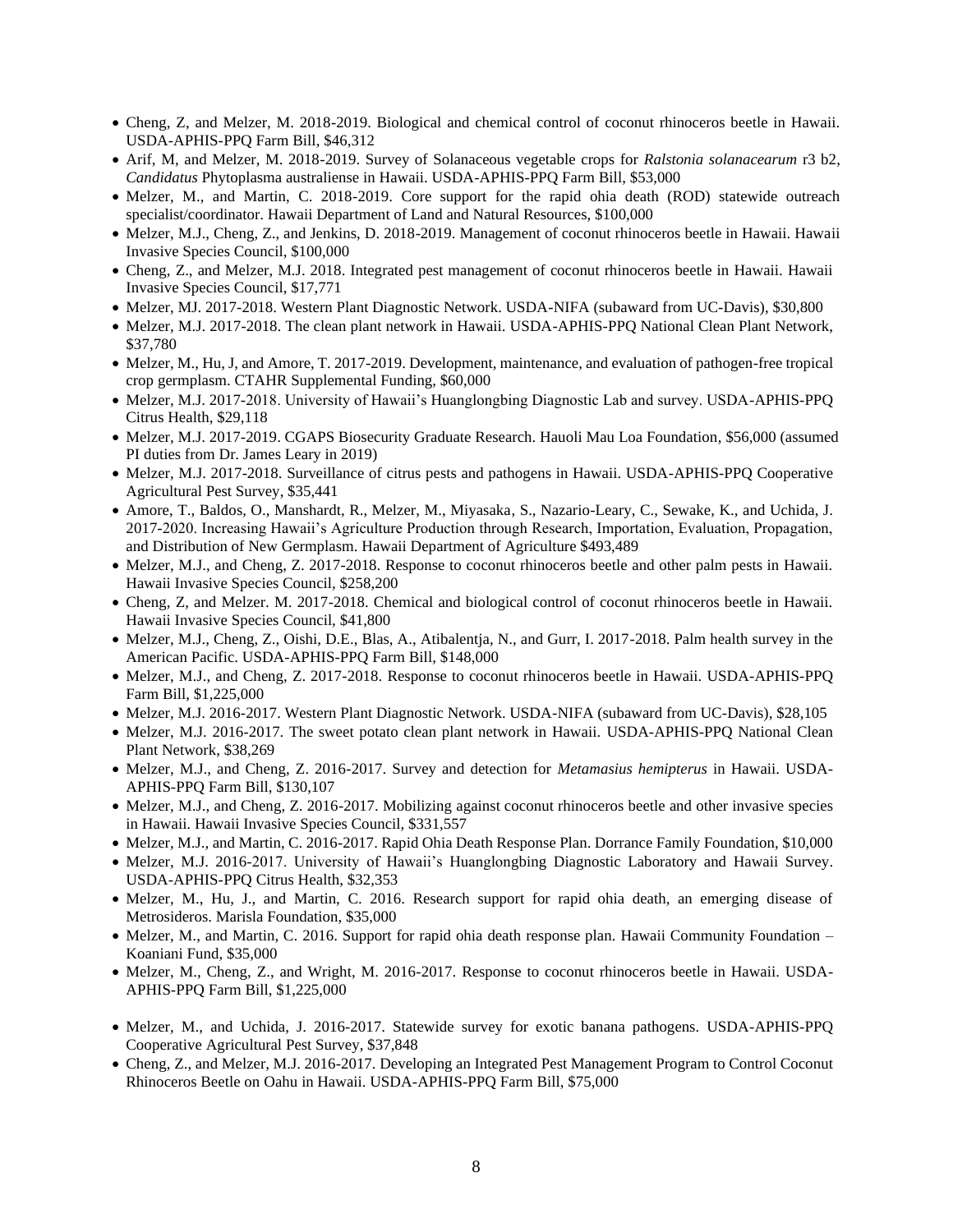- Melzer, M.J., Sandlin, M., and Hu, J.S. 2016. Rapid Ohia Death Public Outreach. Hauoli Mau Loa Foundation, \$75,000
- Bennett, G.M., and Melzer, M.J. 2016. Rapid Ohia Death Researcher in PEPS. Hauoli Mau Loa Foundation, \$40,000
- Melzer, M.J., and Spafford, H. 2016. Agrosecurity Laboratory. Hauoli Mau Loa Foundation, \$30,000
- Melzer, M.J., Cheng, Z., and Wright, M.G. 2015-2016. Safety training for coconut rhinoceros beetle response personnel and facility improvements at the University of Hawaii's invasive insect containment laboratory. Hawaii Invasive Species Council, \$67,650
- Melzer, M.J., Kawabata, A., and Uchida, J.Y. 2015-2016. Survey for coffee rust and other coffee pathogens in Hawaii. USDA-APHIS-PPQ Cooperative Agricultural Pest Survey, \$53,995
- Melzer, MJ, Hu, JS, and Sugii, N. 2015-2017. Safeguarding Hawaii's Taro and Banana Germplasm: Pathogen Discovery. CTAHR Supplemental Funding, \$68,000
- Melzer, M.J., Cheng, Z., and Wright, M. 2015-2016. Survey, rearing, and management of Coconut rhinoceros beetle on Oahu, Hawaii. USDA-APHIS-PPQ Farm Bill, \$1,901,014
- Melzer, M.J., and Hu, J.S. 2015-2016. The sweet potato clean plant network in Hawaii. USDA-APHIS-PPQ National Clean Plant Network, \$38,051
- Melzer, M.J., Hara, A., and Cheng, Z. 2015-2016. Survey for coconut rhinoceros beetle on Oahu. Hawaii Department of Agriculture, \$872,323
- Cheng, Z., Melzer, M., and Hara, A. 2015-2016. Chemical, biological and cultural control of coconut rhinoceros beetle in Hawaii. USDA-APHIS-PPQ Farm Bill, \$134,750
- Uchida, J.Y., and Melzer, M.J. 2015-2016. Survey for basil viruses in Hawaii. USDA-APHIS-PPQ Cooperative Agricultural Pest Survey, \$29,653
- Melzer, M., Hara, A., and Cheng, Z. 2014-2015. Multi-agency proposal for coconut rhinoceros beetle response, training, and research. Hawaii Department of Land and Natural Resources, \$389,253
- Melzer, M.J. 2014-2015. The citrus clean plant network in Hawaii. USDA-APHIS-PPQ National Clean Plant Network, \$14,000
- Melzer, M.J., and Hu. J.S. 2014-2015. National survey of solanaceous crop pests. USDA-APHIS-PPQ Farm Bill, \$14,500
- Melzer, M.J., and Hu, J.S. 2014-2015. Survey of edible fig viruses in Hawaii. USDA-APHIS-PPQ Cooperative Agricultural Pest Survey, \$29,946
- Melzer, M.J., and Hu, J.S. 2014-2015. Survey of exotic cacao viruses in Hawaii. USDA-APHIS-PPQ Cooperative Agricultural Pest Survey, \$29,242
- Melzer, M.J. 2014-2016. Detection of huanglongbing (citrus greening). USDA-APHIS-PPQ Citrus Health, \$53,850
- Melzer, M.J. 2014-2016. University of Hawaii's Huanglongbing Diagnostic Lab. USDA-APHIS-PPQ Citrus Health, \$10,832
- Melzer, M.J., Hu, J.S., Alvarez, A., and Borth, W. 2013-2014. Survey of phytoplasmas and viroids of palms in Hawaii. USDA-APHIS-PPQ Cooperative Agricultural Pest Survey, \$20,844
- Melzer, M., Hu, J.S., and Miyasaka, S. 2013-2014. Survey of sweet potato viruses in Hawaii. USDA-APHIS-PPQ Cooperative Agricultural Pest Survey, \$18,501
- Melzer, M.J. 2013-2015. University of Hawaii's Huanglongbing Diagnostic Lab. USDA-APHIS-PPQ Citrus Health, \$10,856
- Melzer, M.J. 2013-2014. Pathogen persistence in Hawaii's fresh produce. FDA/UC Davis Western Center for Food Safety, \$125,741
- Melzer, M.J. and Hu, J.S. 2012-2013. Survey of taro (*Colocasia esculenta*) viruses in Hawaii. USDA-APHIS-PPQ Cooperative Agricultural Pest Survey, \$23,453
- Melzer, M.J. and Hu, J.S. 2012-2013. Survey of *Watermelon mosaic virus* and other potyviruses in Hawaii's orchid industry. USDA-APHIS-PPQ Cooperative Agricultural Pest Survey, \$17,069
- Wright, M., Kaufman, L., and Melzer, M. 2011-2015. Low-Input Integrated Management of Tomato Viruses in Hawaii. Western SARE, \$297,296
- Melzer, M.J. and Hu, J.S. 2011-2015. The Citrus Clean Plant Network in Hawaii. USDA-APHIS-PPQ National Clean Plant Network, \$100,152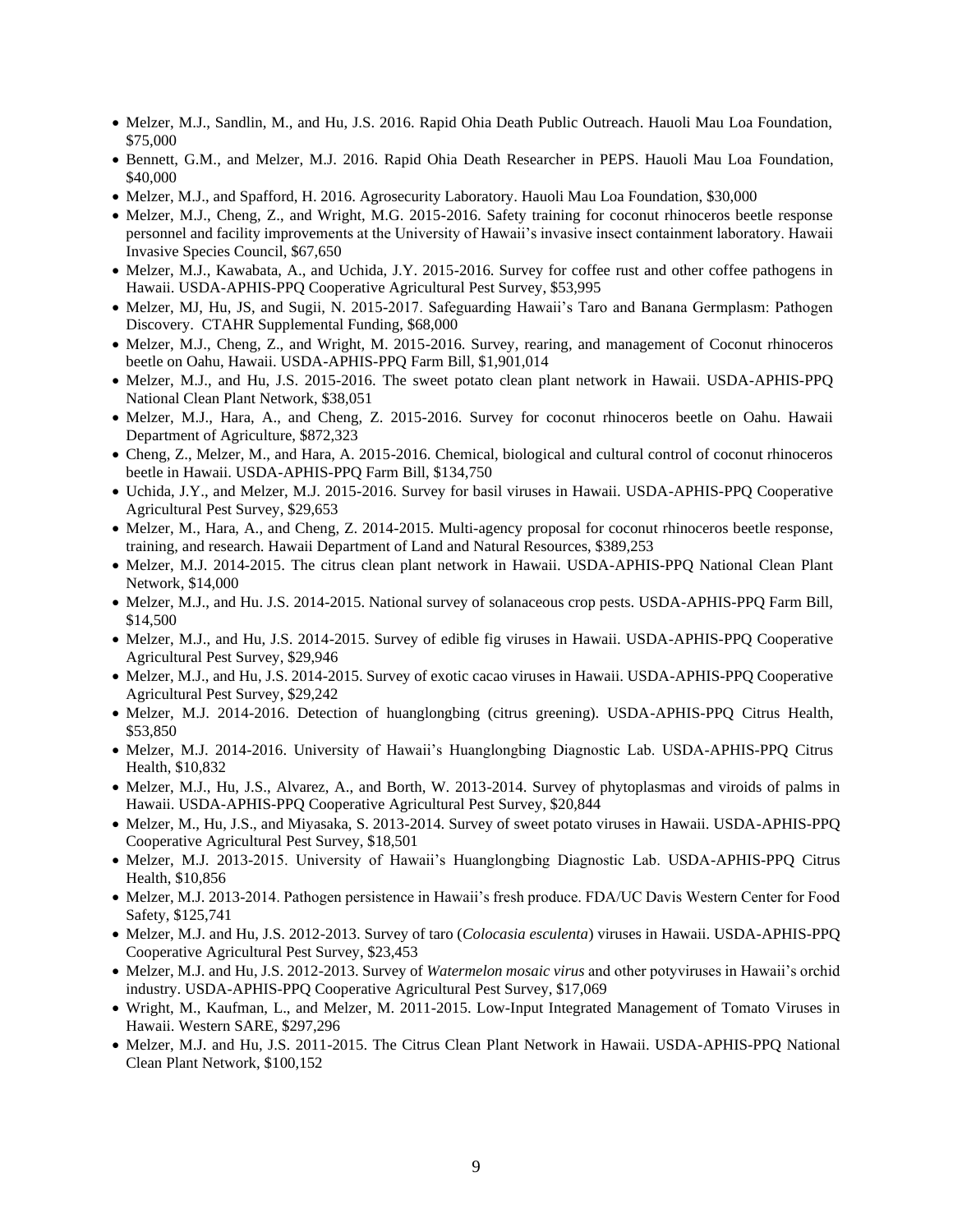- Melzer, M.J., Alvarez, A., and Hu, J.S. 2011-2013. Establishment of a huanglongbing detection and wide-area monitoring program in Hawaii, 2011-2013, USDA-NIFA, \$150,000 (assumed PI duties from Dr. Diane Sether in 2012)
- Sugano, J., Kawate, M., Uchida, J., and Melzer. M. 2010-2012. Leaf spotting and its affect on ti leaf (Cordyline terminalis or fruticosa): for laulau operations. Hawaii Deparment of Agriculture, \$74,000
- Hu, J.S., and Melzer, M.J. 2010-2011. Management of the emerging tomato yellow leaf curl and potyviral diseases of tomato in Hawaii. USDA-T/STAR, \$40,000
- Hu, J.S., and Melzer, M.J. 2009-2010. Identification and characterization of a new viral disease in Hawaii's anthurium and production of virus-free plants. USDA-CSREES Federal Floriculture, \$20,000
- Hu, J.S., and Melzer, M.J. 2008-2011. Management of citrus blight in Hawaii. USDA-ARS Minor Crop Grants, \$120,000 (Co-PI)
- Hu, J.S., Gonsalves, D., Ferreira, S., and Melzer, M.J. 2008-2011. Evaluation of transgenic citrus plants for resistance to Citrus tristeza virus. USDA-ARS Special Grants, \$60,000
- Hu, J.S., Gonsalves, D., Ferreira, S., and Melzer, M.J. 2008-2011. Development of Mexican lime plants for resistance to Citrus tristeza virus. USDA-ARS Special Grants, \$60,000
- Hu, J.S., Gonsalves, D., Ferreira, S., and Melzer, M.J. 2004-2006. Transgenic citrus plants with broad and durable resistance to CTV. USDA-ARS Special Grants, \$165,000

### **Presentations at Conferences**

- Melzer, M.\*, Atwood, J.\*, Cheng, Z.\*, and Starke, M.\* 2019. Invasive Species in Hawaii: Impact to Agriculture and Producers. The 2019 Hawaii Agriculture Conference, Honolulu, HI.
- Crook, D.J.\*, Cosse, A., Melzer, M.J., Jenkins, D., Quitugua, R., Siderhurst, M., and Oishi, D. 2019. Chemical and visual ecology of the coconut rhinoceros beetle, *Oryctes rhinoceros* (L.). Entomology 2019, St. Louis, MO
- Boluk, G., Dobhal, S.\*, Crockford, A., Melzer, M.J., Alvarez, A.M., and Arif, M. 2019. Genome-informed recombinase polymerase amplification assay for specific and sensitive detection of Dickeya species at point-ofcare. Plant Health 2019, Cleveland, OH
- Dohbal, S., Boluk, G.\*, Babler, B., Stulberg, M.J., Rascoe, J., Nakhla, M.K., Chapman, T., Crockford, A., Melzer, M.J., Alvarez, A.M., and Arif, M. 2019. Comparative genomics approach to develop a highly reliable duplex TaqMan qPCR assay for sensitive detection of genus Dickeya and Dickeya dianthicola. Plant Heatlh 2019, Cleveland, OH
- Larrea-Sarmiento, A.\*, Green, J., Wang, X., Barone, R., Borth, W.B., Sugano, J., Melzer, M.J., and Hu, J. 2019. Epidemiological studies of a complex viral infection in red ginger in Hawaii. Plant Heath 2019, Cleveland, OH
- Olemdo-Velarde, A., Kong, A., Larrea-Sarmiento, A., Wang, X., Hu, J., and Melzer, M.J. 2019. Ficus carica plants displaying sever viral-like symptoms harbor a complex virome. Plant Health 2019, Cleveland, OH
- Olmedo-Velarde, A.\*, and Melzer, M.J. 2018. Viroid diseases in Hawaii. International Congress of Plant Pathology, Boston, MA.
- Olmedo-Velarde, A.\*, Watanabe, S., Hamasaki, R.T., and Melzer, M.J. 2018. First report of Tomato chlorotic dwarf viroid and Southern tomato virus infecting greenhouse tomato in Hawaii. International Congress of Plant Pathology, Boston, MA.
- Feng, X., Orellana, G., Green, J., Melzer, M.J., and Karasev, A.V.\* 2018. Characterization of a *Bean common mosaic virus* isolate from lima bean (*Phaseolus lunatus*). International Congress of Plant Pathology, Boston, MA.
- Fatdal. L.\*, Sipes, B., and Melzer, M. 2017. Bioforensic studies in *Rotylenchulus reniformis* sources and origin. Society of Nematologists Annual Meeting, Colonial Williamsburg, VA.
- Dey, K.K.\*, Melzer, M.J., Kerr, C., Xiaoan, S., and Adkins, S. 2017. A new potyvirus found in *Dioscorea bulbifera* in Florida. Annual Meeting of the American Phytopathological Society, San Antonio, TX.
- Roy, A.\*, Stone, A.L., Martinez, G.L., Otero-Colina, G., Melzer, M.J., Hartung, J.S., Wei, G., Mavrodieva, V.A, Brlansky, R.H., Schneider, W., and Nakhla, M.K. 2017. Development of two multiplex RT-PCRs for simultaneous detection of five cytoplasmic and three nuclear viruses associated with citrus leprosis complex. Annual Meeting of the American Phytopathological Society, San Antonio, TX.
- Watanabe, S.\*, and Melzer, M. 2016. Development of a multiplex PCR assay for the identification of coconut rhinoceros beetle (*Oryctes rhinoceros* L.). Entomological Society of America Annual Meeting, Ft. Lauderdale, FL.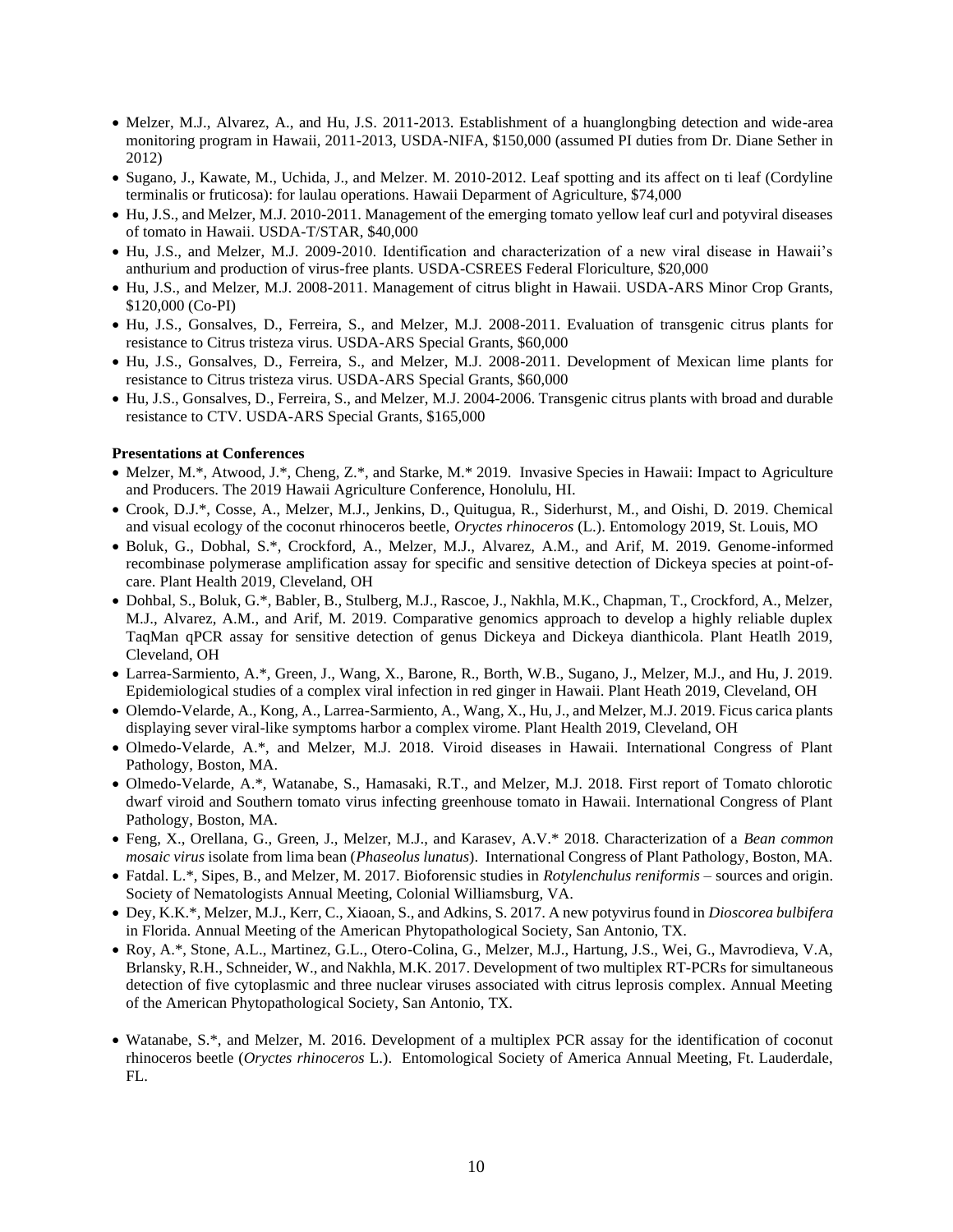- Marrero, G.\*, Yasuhara-Bell, J., Melzer, M, and Alvarez, A. 2016. Loop-mediated isothermal amplification for the detection of soft rot causing *Dickeya* spp. Annual Meeting of the American Phytopathological Society, Tampa, FL.
- Park, A.\* and Melzer, M. 2016. Molecular detection of Ti ringspot associated virus, a novel emaravirus associated with ti ringspot disease of *Cordyline fruticosa* (L.) in Hawai'i. Annual Meeting of the American Phytopathological Society, Tampa, FL.
- Melzer, M.\*, Dey, K., Chan Borges, A., Long, M., Borth, W., Wichitrnithed, N., Hu, J., and Li, R. 2016. First report and characterization of *Taro bacilliform virus* in the USA. Annual Meeting of the American Phytopathological Society, Tampa, FL.
- Watanabe, S.\*, and Melzer, M. 2016. Survey for *Oryctes rhinoceros nudivirus* (OrNV) in a Hawaiian coconut rhinoceros beetle (*Oryctes rhinoceros*) population, and genetic diversity of Pacific isolates of OrNV. International Congress on Invertebrate Pathology and Microbial Control and the 49<sup>th</sup> Annual Meeting of the Society for Invertebrate Pathology, Tours, France.
- Melzer, M.J.\* 2015. Metagenomics applied to virology. 48<sup>th</sup> Brazilian Congress of Phytopathology, São Pedro, Brazil (Invited Speaker)
- Leite de Oliviera, M., Borth, W., Carrillo, J., Hu, J., Neupane, K., Stubblefield, S., and Melzer, M.\* 2015. Star jasmine (*Jasminum multiflorum*) plants in Hawaii are infected with multiple tombusviruses. Annual Meeting of the American Phytopathological Society, Pasadena, CA.
- Chikh-Ali, M., Vander Pol, D., Nikolaeva, O.V., Melzer, M.J., and Karasev, A.V.\* 2015. A novel strain of *Potato virus Y* from tomato. Annual Meeting of the American Phytopathological Society, Pasadena, CA.
- Zhang, J., Borth, W.B., Lin, B., Melzer, M.J., Shen, H., Pu, X, and Hu, J.\* 2015. Multiple detection of four banana viruses by reverse transcription loop-mediated isothermal amplication. Annual Meeting of the American Phytopathological Society, Pasadena, CA.
- Roy, A\*, Hartung, J.S., Shao, J., Leon, G., Melzer, M.J., Beard, J.J., Otera-Colina, G., Bauchan, G.R., Ochoa, R., Brlansky, R.H., and Schneider, W.L. 2015. Identification of *Brevipalpus yothersi* Baker as a vector and possible primary host of cytoplasmic citrus leprosis viruses. Annual Meeting of the American Phytopathological Society, Pasadena, CA.
- Melzer, M.\*, Sugano, J., Uchida, J, Kawate, M, Borth, W., and Hu, J. 2014. Partial characterization of a novel emara-like virus from *Cordyline fruticosa* (L.) with ti ringspot disease. Annual Meeting of the American Phytopathological Society, Minneapolis, MN.
- Dey, K.K.\*, Borth, W., Melzer, M., Hu, J., and Wang, M.L. 2014. Screening of pineapple mealybug wilt associated virus (PMWaV) genome for suppressors of gene silencing. Annual Meeting of the American Phytopathological Society, Minneapolis, MN.
- Melzer, M\*, Moyne, A.-L., Blessington, T., Alvarez, A., Jay-Russell, M., and Harris, L. 2014. Persistence of *Escherichia coli* on basil in tropical environments. International Association for Food Protection Annual Meeting, Indianapolis, IN.
- Long, M., Alvarez, A., Hu, J., and Melzer, M.\* 2013. Cytopathology of a novel virus-like disease of citrus. 19<sup>th</sup> Conference of the International Organization of Citrus Virologists, Mpumalanga, South Africa.
- Melzer, M.\*, Sether, D., Karasev, A., Borth, W., and Hu, J. 2011. Diversity and Evolution in the Family Closteroviridae. XXII Encontro Nacional de Virologia, VI Encontro de Virologia do Mercosul, Atibaia, Brazil (Invited Speaker).
- Melzer, M.\*, Kitajima, E., Sether, D., Borth, W., and Hu. J. 2011. Characterization of a novel virus infecting a *Citrus volkameriana* tree with leprosis-like symptoms. XXII Encontro Nacional de Virologia, VI Encontro de Virologia do Mercosul, Atibaia, Brazil.
- Melzer, M.\*, Sugano, J. Sether, D., Borth, W., and Hu, J. 2011. Detection, diversity, and molecular characterization of closteroviruses infecting Hawaiian ti (*Cordyline fruticosa* L.). Joint Meeting of the American Phytopathological Society and the International Association for Plant Protection Sciences, Honolulu, USA.
- Melzer, M.\*, Mauch, H., Borth, W., Ferreira, S., Sether, D., Gonsalves, D., Peña, L., and Hu, J. 2008. Development of transgenic Mexican lime plants for resistance to Citrus tristeza virus using post-transcriptional gene silencing. Biotechfruit 2008 – First International Symposium on Biotechnology of Fruit Species, Dresden, Germany.
- Melzer, M.\*, Mauch, H., Gonsalves, D., Peña, L., Ferreira, S., and Hu, J. 2007. Development of transgenic Mexican lime plants for resistance to *Citrus tristeza virus* through post-transcriptional gene silencing. 17<sup>th</sup> Conference of the International Organization of Citrus Virologists, Adana, Turkey.